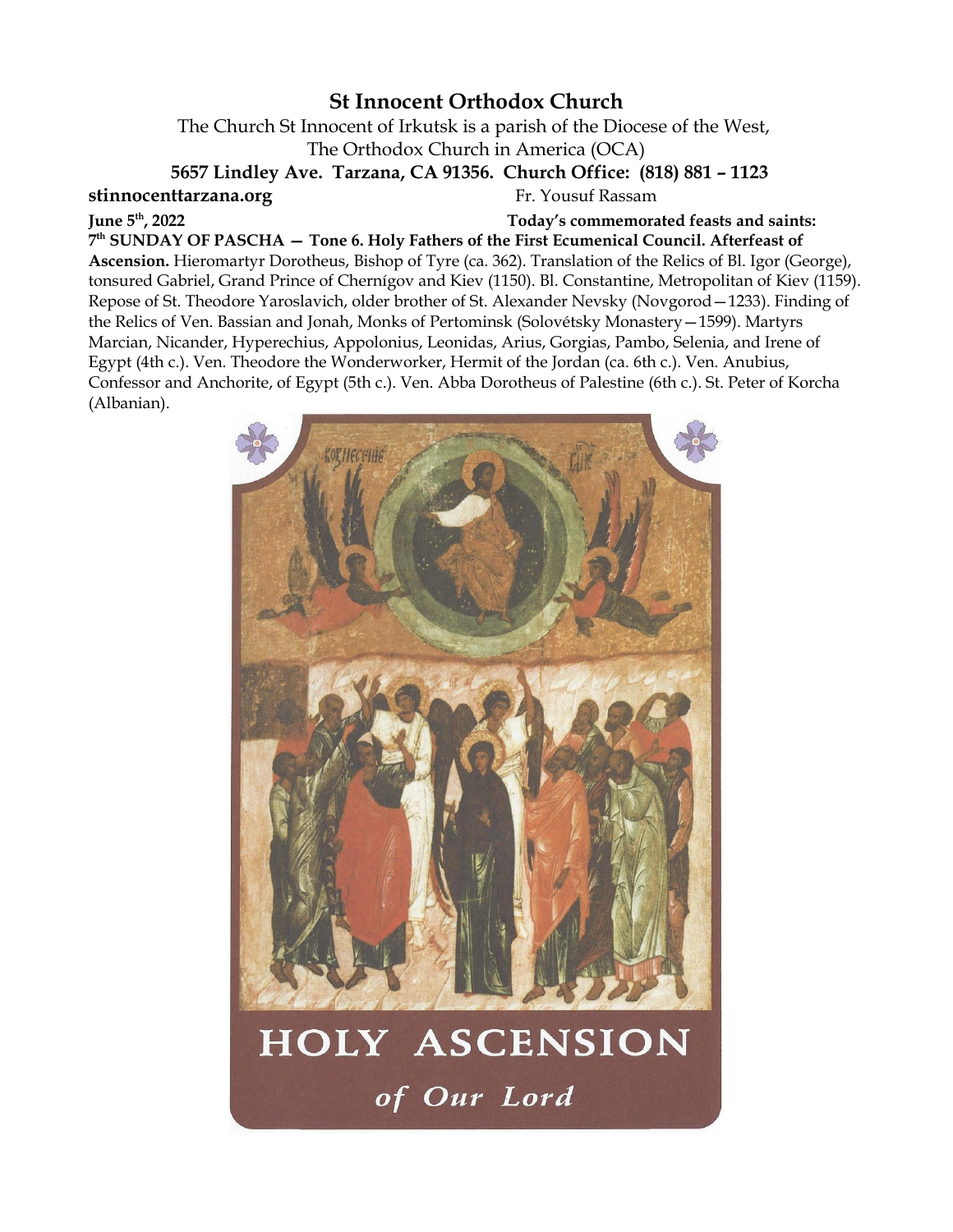#### $\Leftrightarrow$   $\Leftrightarrow$  HEAD FOR THE HILLS  $\Leftrightarrow$   $\Leftrightarrow$   $\Leftrightarrow$

salm 121 begins with these wise words "I will lift up my eyes to the hills - from whence comes my help? My help comes from the Lord, who made heaven and earth . . ." This is a psalm intended for those who are in need of help. Sometimes it is people

who give us trouble. At times, it may be our bodies that give us trouble. There are times we even bring it upon ourselves. But know that when trouble does come, we must "HEAD FOR THE HILLS."

The Bible tells us we can head for a hill called SINAI. On Mt. Sinai, Moses encountered the burning bush. It is also the place he received the Law of God. These 10 Commandments declare God's Holiness and unchanging principles. They are meant to offer help to those in distress.

We can head for a hill called GOLGOTHA. It is the place Jesus died, providing us mercy and grace. It is the hill of salvation and hope. If you are burdened with sin, the Cross upon the hill is the cure.

Today we head for a hill called OLIVET (Mount of We witness the Olives). Ascension of our living Saviour. We patiently await His return to establish the Kingdom in all its fullness.

The phrase "Head for the Hills," in biblical terms, is an INVITATION to those in need of help. So if you ever find yourself in need . . . accept the invitation. In doing so, you will find the heavenly grace you seek.

The Orthodox Weekly Bulletin ........ . Vestal, Cliffwood, New Jersey . . . . . . . . Litho in U.S.A.

#### **SCHEDULE ALL SERVICES LIVE STREAMED.**

**Matins Gospel:** John 21: 1 – 14 *(10th Matins Gospel)* **This Week's Epistle:** Acts 20: 16 – 18, 28 – 36 **Gospel:** John 17: 1 – 13 **Reader:** Matthew **Today** 9:30 am Liturgy Wednesday 6:00 pm Moleben – Kontakion of the Ascension Saturday 9:30 am Liturgy, Memorial Saturday **5:30 pm Vigil – Pentecost** Sunday **9:30 am Liturgy, Kneeling Vespers. Pentecost**

**Next Week's Epistle:** Acts 2: 1 – 11 **Gospel:** John 7: 37 – 52, 8: 12 (*Pentecost*)

#### **Reader:** James

**Office Hours:** Tuesday & Thursday, 10:30 am – 12:00 noon. **Confessions:** After Saturday Vespers and by appointment.

**Receiving Holy Communion:** We should draw near to our Lord and God and Savior, Jesus Christ, and receive Holy Communion often. Orthodox Christians, who have prepared themselves through prayer and fasting, and are at peace with all men, and have attended the Divine Liturgy from the beginning, (or, at the very least, have not missed the Gospel), and have made a recent Confession, should draw near. Others should diligently seek to be properly disposed and prepared as soon as possible.

#### **Troparion, Resurrection – Tone 6**

The angelic powers were <u>at</u> Thy <u>tomb</u>; / the guards became as <u>dead</u> men. / Mary <u>stood</u> by Thy grave, / seeking Thy most pure body. / Thou didst capture hell, not being tempted by it. / Thou didst come to the Virgin, granting life. // O Lord who didst rise from the dead: glory to Thee!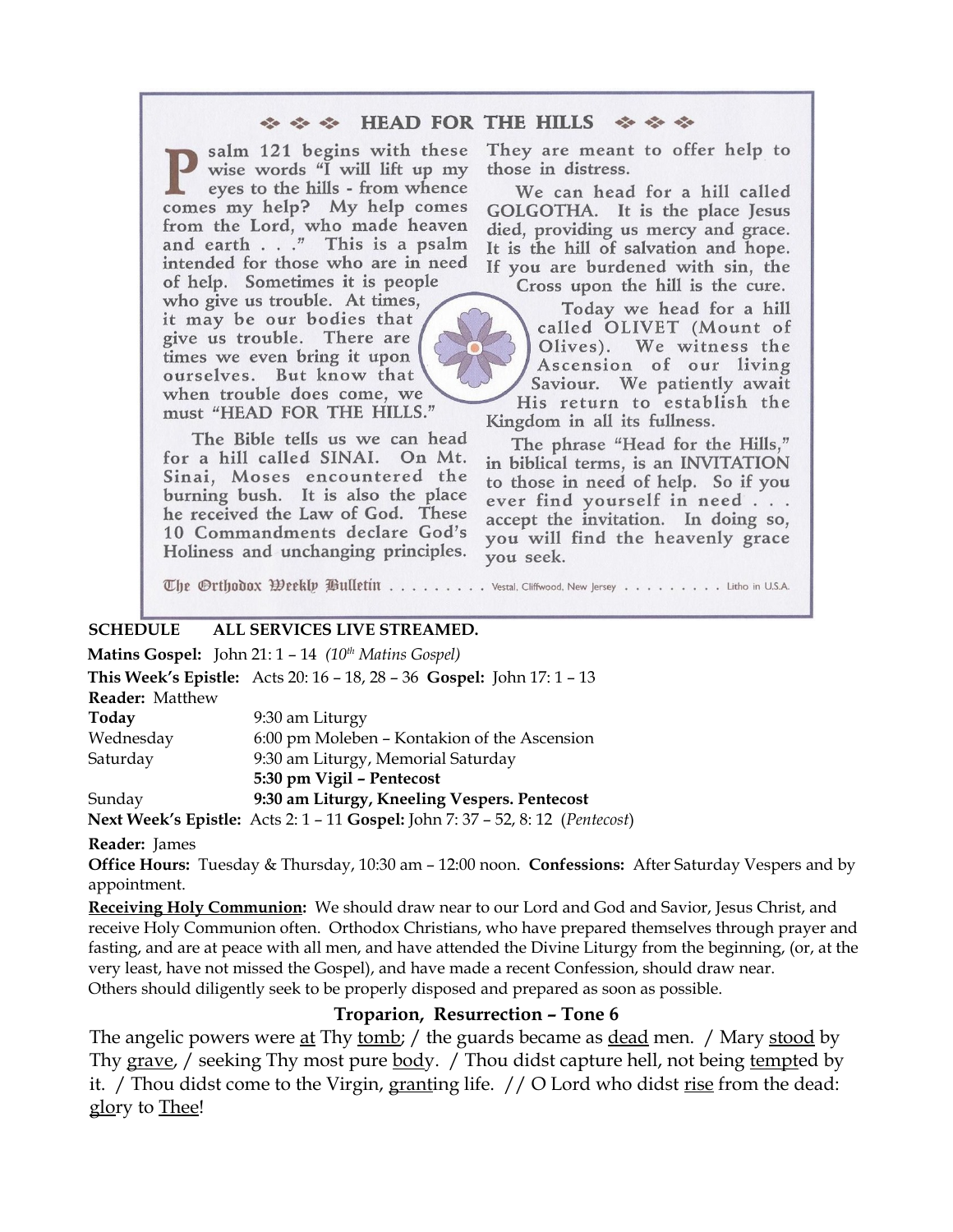#### **Announcements:**

| Our Bulletins (\$60.00)                                                                   | Alla Slobodskaya                                          |
|-------------------------------------------------------------------------------------------|-----------------------------------------------------------|
|                                                                                           | Izolda (Zoya) & Vladimir Sogokon                          |
| Our Altar Wine (\$40.00)                                                                  | Gabriela Broncă & family good health & help in our needs. |
| Our Altar Candles (\$40.00)                                                               | Gabriela Broncă & family good health & help in our needs. |
| Our Altar Incense (\$20.00)                                                               | Gabriela Broncă & family good health & help in our needs. |
| Vigil – Golgotha I (\$7.00 / wk)                                                          | Caratăs family                                            |
| Vigil - Golgotha II (\$7.00 /wk)                                                          | Caratăs family                                            |
| Vigil - Prothesis $(\$7.00 / wk)$                                                         | Caratăs family                                            |
| - Broncă: Gabriela, Robert, & Carmen Iuliana. Good health, & help in need. Repose: Tasie. |                                                           |
| - Sogokon: for the health of Zoya, Vladimir, Irina, Anastasia, Vladmir, Vladimir.         |                                                           |

**7 th Sunday and Week of Pascha.** The seventh and last week of the 50 days until Pentecost. On this Sunday we remember the fathers of the First Œcumenical Council which met on Ascension in 325 AD. We are also celebrating, through Friday) the post-feast of the Ascension. Mitigated fasting on Wednesday and Friday (wine & oil). Such mitigated fasting applies on all remaining Wednesdays and Fridays until Pentecost.

**Next week is the Feast of Pentecost.** Plan to attend Vigil and the Festal Liturgy and the kneeling prayers!

**Adult Education** will take place Wednesday after the Moleben.

**Have you ever become a full Member? Fill out the form available.** Prayerfully consider your pledge for 2022. You may speak with a parish council member about membership and pledging.

**2022 Wall Calendars** are here at the Candle stand. Requested donation this year, \$7.00.

**Lectionary.** The Church Lectionary during the Paschal period reads Acts and St. John's Gospel.

**Coffee Hour, This Week:** Vladimir & Zoya **Next Week:** Celebration Sunday

#### **USEFUL INFORMATION**

**Donations** We now have a [Tithe.ly](https://l.facebook.com/l.php?u=http%3A%2F%2FTithe.ly%2F%3Ffbclid%3DIwAR36SuGFlfrLz5YNR1U8LSCSdVrEokSHDvM6ytgLcmvaK16SvlnqlL_Eu40&h=AT3J17ynS-to-mmtXFE1q5zC1Tf7dn9ec4Wbm87KQasA0pBpM3wP3lZHVGThJ3YhrxWbvFNig7II9xZ0oJYzuiflW3AXrPnER-FWUDsU8GzHCNaVZCuefVzl2C9of4JiMDwq8tYCsxvaFvs58OYW_CielTlYWw0imRLMzeUi74R9LxjG-9yo2IlWAtT9wJ0Wg0_f87JA5xJ1expSBMnckfqoxb7RONI5AileXNU_BNjJOBoZDD8GMW6cdRvvzJu8pSYcLK-Vb2ybwOp37hNs6Eghz1POiFg278SZaEA3SMvtNaGPfY2HAiHc2XdTExh0-pLeUA_0JqxaATWOBYdj-MDpYULEopdAiXr0a1rPhmJEYl4JhIIXka0m6BNWOD7pcW8NCMVKgsSxddw-A86lG4TxcQaG1IywBNs2ZUCFIZro_-GLJ4GSB-C_pw5Xvw7d-iFgoi1DR6TNQrZFHo4YWojX8L1aiYGxrAYemHVkSdUQvfixFAL3oP0smV5-fRHSDd0dfl2S4ijuAxjFgEfR1ji7Vn1j0QIJlH1X0hfXvWfEcz97Pin_ercwC4XPqoocSiXzEsK1CBWME6O8fEpR9jTVJwzryWDMY3lL2cVR1rXB103NnED4CR5EHhszErgMK8pUWwm-4wvk0bA) page to make donating to the parish easy. Just click this link: [https://tithe.ly/give?c=1324837.](https://tithe.ly/give?c=1324837) Thank you and God bless!

**Streamed serices can be viewed** at our website<https://stinnocenttarzana.org/livestream>or

[https://stinnocenttarzana.org/facebook,](https://stinnocenttarzana.org/facebook) the streamed services are also uploaded here

[https://www.youtube.com/channel/UCEhqUqTl5kDekOrPPERcy5g.](https://www.youtube.com/channel/UCEhqUqTl5kDekOrPPERcy5g) The daily readings and saints may be found here: [https://stinnocenttarzana.org/dailyreadings.](https://stinnocenttarzana.org/dailyreadings)

# **Troparion, Ascension – Tone 4**

Thou hast ascended in glory, O Christ our God, / granting joy to Thy Disciples by the promise of the Holy Spirit. / Through the blessing, they were assured, / that Thou art the Son of God, // the Redeemer of the world!

# **Troparion, The Holy Fathers – Tone 8**

Most glorious art Thou, O Christ our God! / Thou hast established the Holy Fathers as lights on the earth! / Through them Thou hast guided us to the true faith! // O greatly Compassionate One, glory to Thee!

# **Kontakion, The Holy Fathers – Tone 8**

The Apostles' preaching and the fathers' doctrines have established one faith for the Church. / Adorned with the robe of truth, woven from heavenly theology; // great is the mystery of piety which it defines and glorifies.

# **Kontakion, Ascension – Tone 6**

When Thou didst fulfill the dispensation for our sake, and unite earth to heaven, / Thou didst ascended in glory, O Christ our God, / not being parted from those who love Thee, / but remaining with them and crying: // "I am with you, and no one will be against you!"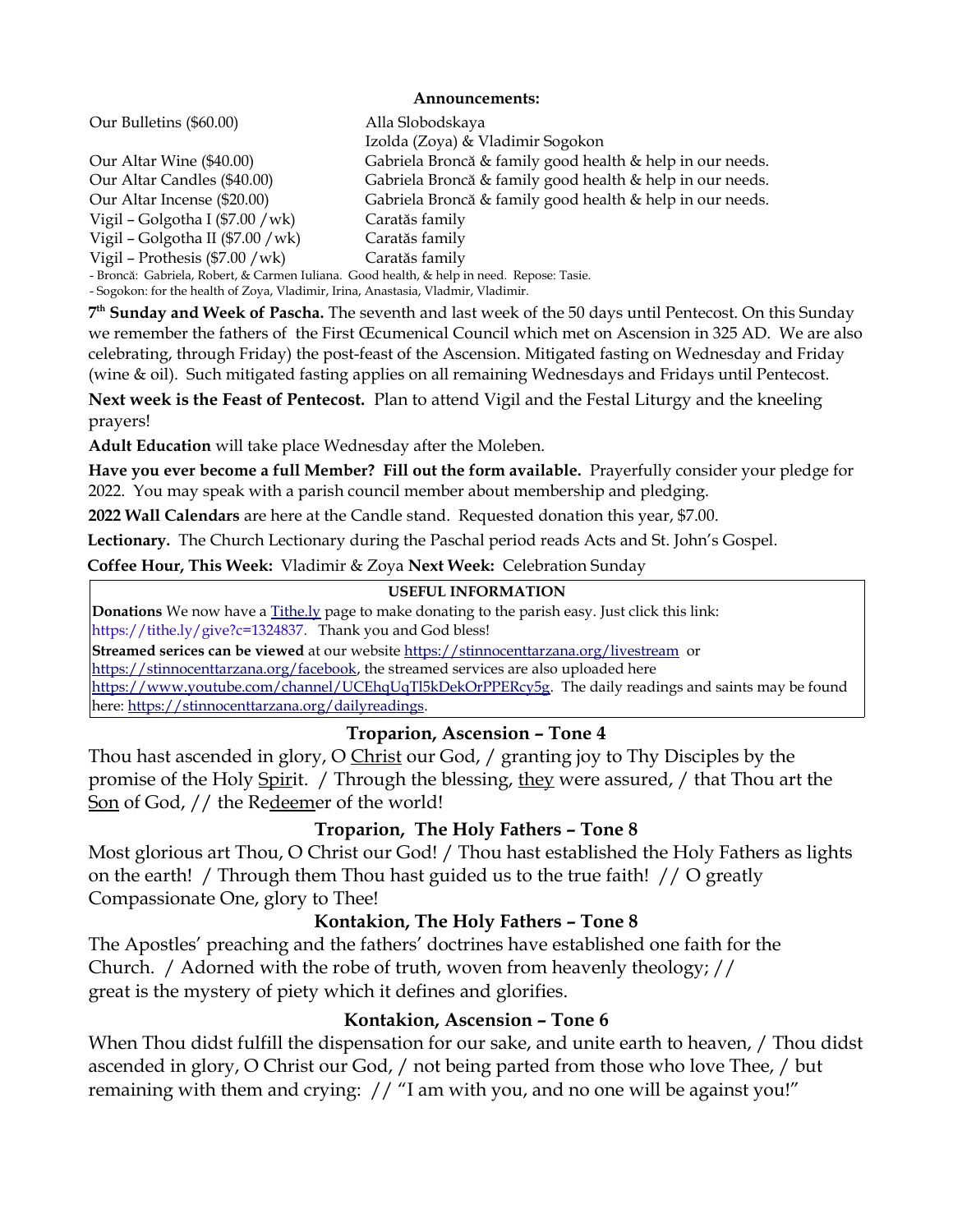#### **Of our charity, remember in your prayers: June 5th, 2022 Special Intentions:**

Christians of Syria, Egypt; Met. Paul, Abp. John, in captivity. Natalya & Alla in Donetsk sister Oksana McGovern & family Metropolitan Onuphry of Kiev

#### **The Sick and those in need of health:**

Archbishop Benjamin;

Archpriests Paul Waisanen, George Gray, Michael Regan, Andrew Jacobs; Moses Berry; John Armstrong. Abbess Susanna; Protodcn Nicholas Jannakos; Protodeacon Averky Davis Matushki Alexandra Safchuk, Elizabeth Powell, Clara Mancantelli, Suzanne Senyo; Maria Vallens, Priscilla Shipley, Jean Moore; Monk John. Deacon Mark Story, Robert Peterson, Marios Perez, Barbara Anderson, Monika Cleenewerck, Marea Kuolt. OCA-DOW Manya Prybyla, Gregory Theophan Hoffberg; Olga Stephanenko; Virginia, Levon; Edmund Roschak, Darka Raicevich; Karen Olds; Alla Miller, Mike Shinkarik, Andrew Sturmer, Stanislava; Bridget Merridy Strand, Assia Alexander, Scott T. Karen T., Dmitri G., Kyra, Bill & Linda Phillips; Ed Salm; Raphael; Magdalena Elizabeth; Ludmilla, Anna, Margarita Maximova, Gayle Anne. Our Parish Lea Ann (Leah) Bochnak Laura Bochnak Vladimir Anya

Laura, Eladia Manya Prybyla Matthew, Alison. Thaddeus Wojcik Mildred Sturmer, Susan Sturmer family and the Sturmer family studies of the Sturmer family sturmer family sturmer family Patricia Hungerford, Barbara Johnson + Raissa Dulian Martha Yarbrough Yarbrough family Margaret Banescu, Vona Leslee Christie, Hope Peacock and family.<br>Banescu family Banescu family Burghermia Marie Cox Euphemia Marie Cox George. Mihai Maria Caratăs Mary, George Laurentiu, cancer treatment. Florentina barbara, Steve Florentina barbara, Steve Florentina barbara, Steve Florentina barbara, Steve Florentina barbara, Steve Florentina barbara, Steve Florentina barbara, Stev Scott & the Thompson family Angela Apostal Constantine Apostol Yekaterina Lydia Lydia Manya Prybyla Emmanual Hormuzd Rassam. Hieromonk Ambrose (Young), Nicholas Juried & Amy. Archriest Michael Carney, Fr. Yousuf Matushka Sophia Haloulakos Protodeacon George Haloulakos Christina Dudchenko, Dcn. Sergius Miller, Kevin, Cecilia Gonzalez-Andrieu. Deacon Nicholas Denysenko & family Michael Rogozik

Yulia. Lya, Marie, Yvonne Gay Butu Timofey Dilaria Kristina DeBree Kevin Patrick DeBree Reader John, Catherine, Dianna Bowen. Danks family Ruben Richard & Yolanda Durham walter the control of the control of the control of the control of the control of the control of the control of the control of the control of the control of the control of the control of the control of the control of the c Larry & Emma Abbe Kulhanek and the state of the state of the state of the state of the Abbe Kulhanek and Abbe Kulhanek and Abbe Kulhanek and Abbe Kulhanek and Abbe Kulhanek and Abbe Kulhanek and Abbe Kulhanek and Abbe Kulh Anna Elena Pearl Ruggiero. Sheena Wickens, Veronica Clarkson, Anna Cruz, Anna Rossiter; Ward; Griselda Leon. Diane Rhodes Luke Norton Alexander Norton Bruce Anderson, Audrey Anderson. Subdeacon Polycarp Anderson & family Larry McHargue; Laura; Robert; Kenny Anne McHargue Witz & family

#### **Those Serving in the Armed Forces**

Peter, Elijah Hoffberg, Ronnie (Barnabas) Austin, Basil, Shae, Ian & Henry.

#### **For the Health and Salvation of the servants of God:**

Catechumen: Dalen, Kelly Jamie Muster; Bryce. newly Illumined John (Jack) Keoseyan, sponsor James newly Illumined Marilyn, sponsor Mother Markella Zlata Okunev, Artemi & Erica New born Ava Adria Vizireanu Chelsea Claire Nordstrom Matthew & Chloe Nordstrom Sebastian James Siskos Presvytera Wiborada Vickie Hoffberg Siskos & Priest Christian Siskos Charlotte, parents Jonathan & Michaela Durham Vitaly, Lyubov, Ella, Karen, Oksana, Valentina, Irina, Sofiya, Vladimir, Olga, Natalya, Tatyana, Irina, Elena, Evgeny. Tikhvin icon donors Alla, Dmitriy Jr., Dmitriy, Igor, Elena, Juliya, Tamara, Fredi. Alla Slobdoskaya Elena, Marisa, Dimitrios (Jimmy), Nicholas, Alexander, Dimitrios, Dionisius. + Lola Macrina Sherri, Nathanael, & Christopher, Amelia Marie. Aiden Frederick Parrish, new born Micah Parrish Alyssa & Cyprian Parrish New born Thomas John Martin Lawman. Verity Annabelle Mary; Constance Alexandra. Alicia & Joshua Lawman Newly illumined Matthew; Nicholas Damiano, Magdalena Elizabeth. Stephen & Marisa Thompson Elijah, parents Aika & Dmitri Goudkov new born Rowan. Galina. Yelena, Anna, Wolfgang Margarita, Christopher, John, Lauren, Ekaterina. Margarita Maximova Catalina, Sofia, Florentina, Doina. Calugaru family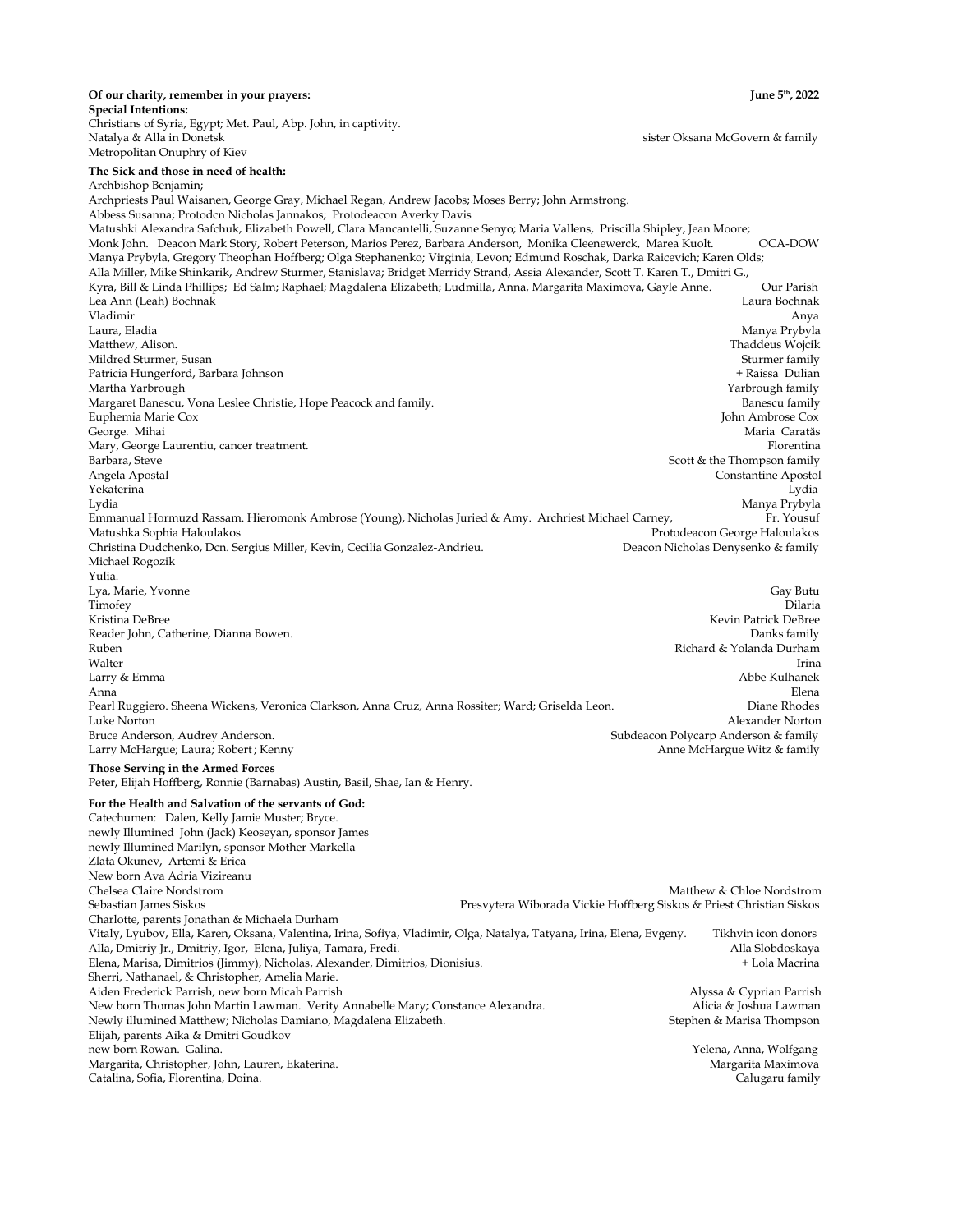**Of our charity, remember in your prayers:**  For the repose of the souls of the departed servants of God: June 5<sup>th</sup>, 2022 Newly Departed Metropolitan Hilarion (Kapral) first hierarch of ROCOR. +May 16, 2022 Newly Departed Archbishop Paul (Gassios) of Chicago & the Midwest. +April 24, 2022. OCA, Diocese of Chicago & the Midwest<br>Newly Departed Matushka Gerry (Evgenia) Glagolev. +May 23, 2022. Christia, Marina, John & family Newly Departed Matushka Gerry (Evgenia) Glagolev. +May 23, 2022. Newly Departed Galina Trifonovna Grabovska. +June 3, 2022. Newly Departed Anatoliy. +May 12, 2022. Lyudmyla Newly Departed Nadejda. +April 27, 2022. Yulia Newly Departed Lellya. +April 25, 2022. Newly Departed Liliya +April 22, 2022. Newly Departed Nina. + March 12, 2022. Natalie Newly Departed Makrena. +March 18, 2022. Mariela Newly Departed Matushka Zinaida Kalinowski. +April 20, 2022. Newly Departed Mary Ann Meredith. +April 15, 2022. Diane Rhodes Newly Departed Thomas. Milena and the contract of the contract of the contract of the contract of the contract of the contract of the contract of the contract of the contract of the contract of the contract of the contract + May 30: Archbishop John (Shahovskoy), of San Francisco & the West, 1989. Tatiana + June 5: Archpriest Paul Nervana, 1953; Matka. Magdalene Wachnowsky Glagolev, 1977; Arthur Kotelly, 2000; Popodiya Ivanka Tanaskoski, 2006; OCA Mitred Archriest Sergei Glagolev, +Sep 1, 2021 Matka Gerry, Christia, Marina, John & family Matushka Anisia Boldireff +Sep 1, 2021 Archpriest Nicholas, Nathalie, Tamara, Marina, Michael & family Protopresbyter Leonid Kishkovsky Matushka Tresja Denysenko Deacon Nicholas & Sofia Denysenko & family Matushka Ioanna Bonnie Jean Robinson Priest John K. Robinson & family; Saint Herman Church, Oxnard; DoW Germogen Stephanenko Olga, Larissa, Tatiana Cor Brevet Delabruinene Natalya Slusar Nosa & family Vadim Rodney Lake + May 20, 2021. son-in-law & daughter Thaddeus & Jacqui Wojcik Konstantin, Taissia, Vladmir, Ioann Kremenetsky Nun Nonna (Verna Harrison) Igor Lola Macrina Edward Michael & Joan Sutyak Tamara, Christina, Michael, Anne & family Leon & Claudine Snyder daughters Laura & Carol, & family Dmitri Boris David Mitred Archpriest Ian & Matka. Nina MacKinnon, DOW Deacon Hennok Soot DoW, Matushka Mariamna Soot, Fr Stephen Soot family, Mark & Olga Soot family Evdokiya, Anatoliy, Domnikiy, Semen, Feodosiy, Ella, Grigoriy, Nadejda, Konstantin, Svetlana, Valentina, Anna, infant Anatoliy, Olga, Anna, Peter. Alla Slobdoskaya Anne Lewandowski + Raissa Dulian Marina, Alexandra, Petr, Boris, Tatiana. Margarita Maximova Rebecca Svetlana (Photini) Gushard son Wade Aiden, Fr Yousuf

#### **Troparion, The Holy Fathers – Tone 8**

Most glorious art Thou, O Christ our God! / Thou hast established the Holy Fathers as lights on the earth! / Through them Thou hast guided us to the true faith! // O greatly Compassionate One, glory to Thee!

# **Kontakion, The Holy Fathers – Tone 8**

The Apostles' preaching and the fathers' doctrines have established one faith for the Church. / Adorned with the robe of truth, woven from heavenly theology; // great is the mystery of piety which it defines and glorifies.

# **Commemoration of the Holy Fathers of the First Ecumenical Council**

 On the seventh Sunday of Pascha, we commemorate the holy God-bearing Fathers of the First Ecumenical Council.

 The Commemoration of the First Ecumenical Council has been celebrated by the Church of Christ from ancient times. The Lord Jesus Christ left the Church a great promise, "I will build My Church, and the gates of hell shall not prevail against it" (Mt. 16:18). Although the Church of Christ on earth will pass through difficult struggles with the Enemy of salvation, it will emerge victorious. The holy martyrs bore witness to the truth of the Savior's words, enduring suffering and death for confessing Christ, but the persecutor's sword is shattered by the Cross of Christ.